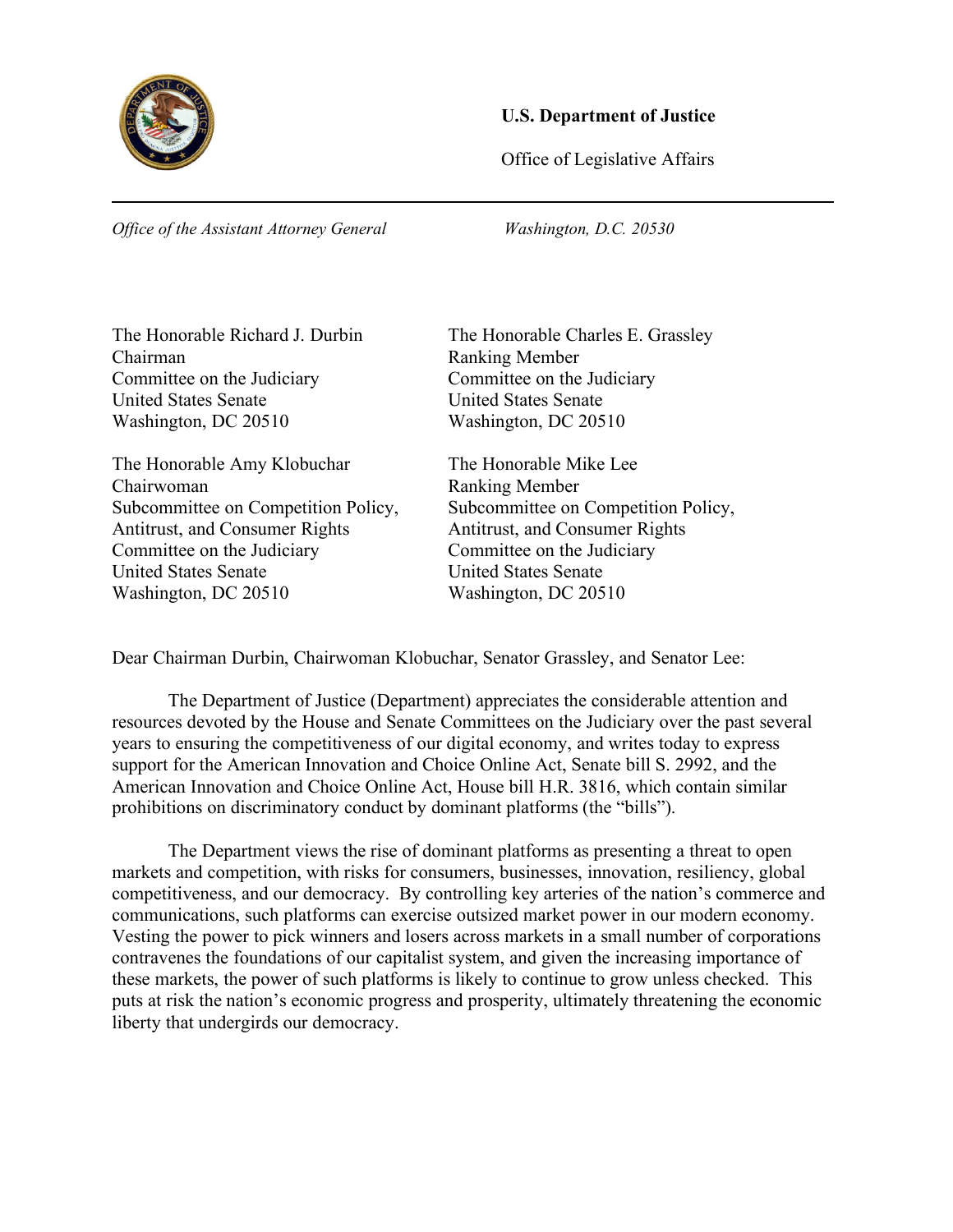The Honorable Richard J. Durbin The Honorable Amy Klobuchar The Honorable Charles E. Grassley The Honorable Mike Lee Page Two

The legislation, if enacted, would emphasize causes of action prohibiting the largest digital platforms from discriminating in favor of their own products or services, or among thirdparties. In so doing, it would provide important clarification from Congress on types of discriminatory conduct that can materially harm competition. This would improve upon the system of *ex ante* enforcement through which the United States maintains competitive markets with legal prohibitions on harmful corporate conduct. By confirming the illegality of behaviors that reduce incentives for smaller or newer firms to innovate and compete, the legislation would supplement the existing antitrust laws in preventing the largest digital companies from abusing and exploiting their dominant positions to the detriment of competition and the competitive process. The Department is strongly supportive of these objectives and encourages both the Committee and Congress to work to finalize this legislation<sup>[1](#page-1-0)</sup> and pass it into law.

The Department views the legislation's new prohibitions on discrimination as a helpful complement to, and clarification of, existing antitrust authority. In our view, the most significant benefits would arise where the legislation elucidates Congress' views of anticompetitive conduct—particularly with respect to harmful types of discrimination and self-preferencing by dominant platforms. Enumerating discriminatory and self-preferencing conduct that Congress views as anticompetitive and therefore illegal would clarify the antitrust laws and supplement the available causes of action and legal frameworks to pursue that conduct. Doing so would enhance the ability of the DOJ and FTC to challenge that conduct efficiently and effectively and better enable them to promote competition in digital markets. The legislation also has the potential to effectively harmonize broad prohibitions with the particularized needs and business practices of individual platforms over time.

If enacted, we believe that this legislation has the potential to have a positive effect on dynamism in digital markets going forward. Our future global competitiveness depends on innovators and entrepreneurs having the ability to access markets free from dominant incumbents that impede innovation, competition, resiliency, and widespread prosperity. Discriminatory conduct by dominant platforms can sap the rewards from other innovators and entrepreneurs, reducing the incentives for entrepreneurship and innovation. Even more importantly, the legislation may support the growth of new tech businesses adjacent to the platforms, which may ultimately pose a critically needed competitive check to the covered platforms themselves. We view these benefits as significant. For these reasons, the Department strongly supports the principles and goals animating the legislation and looks forward to working with Congress to ensure that the final legislation enacted meets these goals.

<span id="page-1-0"></span> $<sup>1</sup>$  As members continue to revise the legislation, the Department will provide under separate</sup> cover additional assistance to ensure that the bills achieve their goals.